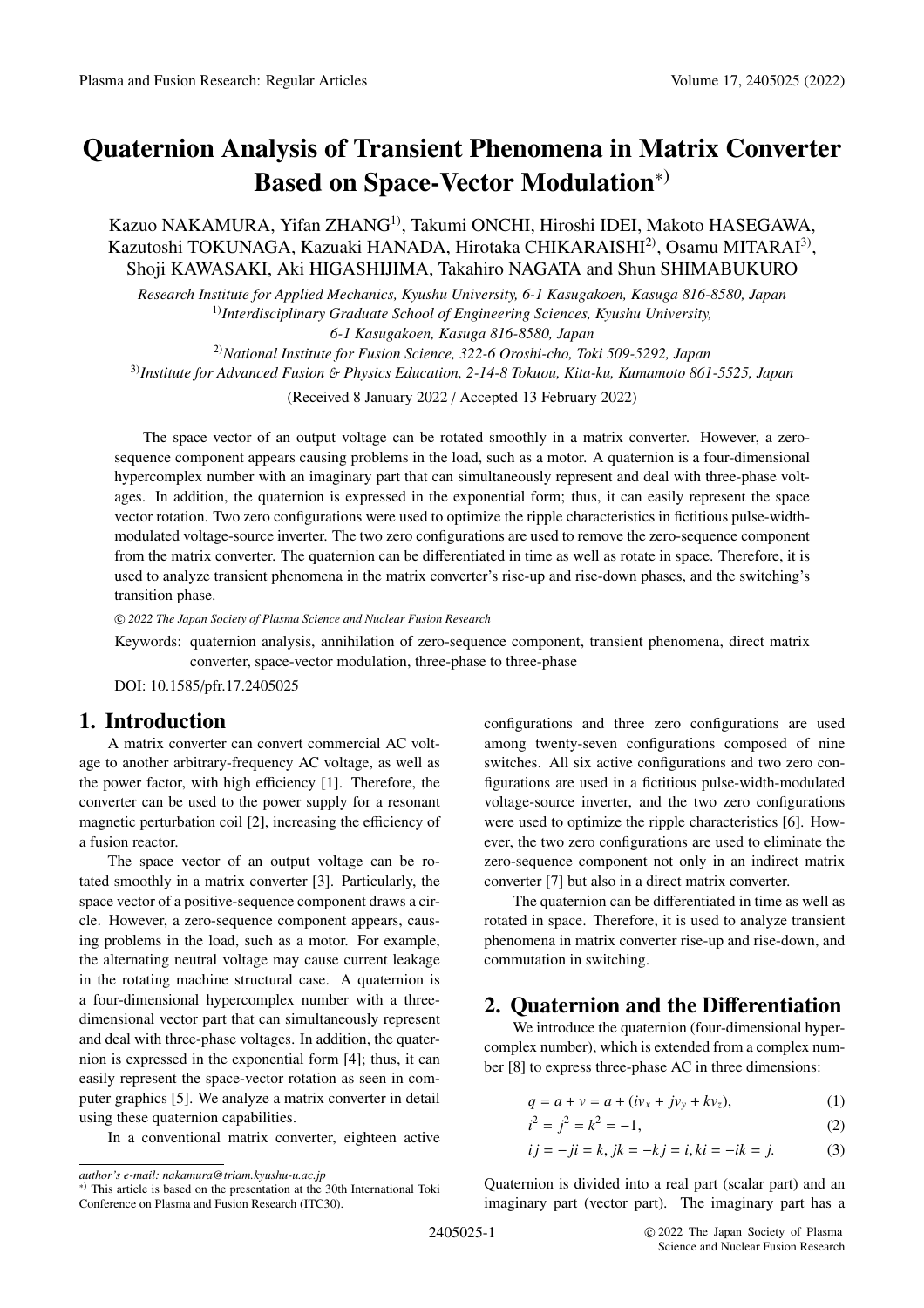vector property, where the imaginary numbers behave as unit base vectors, but they also have hypercomplex number property. To assign three-phase AC voltages or currents to the vector part, let us consider the exponential representation of the quaternion:

$$
q = a + \hat{n}||v|| = ||q||(\cos \theta + \hat{n} \sin \theta) = ||q||\epsilon^{\hat{n}\theta}, \qquad (4)
$$

$$
\hat{n} = (iv_x + jv_y + kv_z)/||v||,
$$
\n(5)

$$
||q||^2 = a^2 + ||v||^2,\tag{6}
$$

$$
||v||^2 = (v_x)^2 + (v_y)^2 + (v_z)^2.
$$
 (7)

Let us assign three-phase AC phase (line-to-neutral) voltages to the vector part of the quaternion:

$$
e = \sqrt{2}E\left\{\begin{matrix}+i\cos(\omega t - 0\pi/3) + j\cos(\omega t - 2\pi/3)\\+k\cos(\omega t - 4\pi/3)\end{matrix}\right\},\right
$$

$$
= \epsilon^{\hat{n}\omega t} \sqrt{3} E e_0, \tag{8}
$$

$$
\hat{n} = (+i + j + k) / \sqrt{3},\tag{9}
$$

$$
e_0 = \begin{cases} +i\cos(-0\pi/3) + j\cos(-2\pi/3) \\ +k\cos(-4\pi/3) \end{cases} / \sqrt{\frac{3}{2}}. (10)
$$

It denotes that the initial three-phase (positive phase) AC voltage vector rotates counterclockwise with unit vector axis  $\hat{n}$ . In this case, the locus of the rotating vector is a circle on the plane, which is perpendicular to  $\hat{n}$  and includes the origin.

Next, let us consider Ohm's law of three-phase AC circuit, where the load is inductive and the mutual inductances exist as follows:

$$
\begin{bmatrix} e_{\rm a} \\ e_{\rm b} \\ e_{\rm c} \end{bmatrix} = \sqrt{2}E \begin{bmatrix} \cos(\omega t + \phi - 0\pi/3) \\ \cos(\omega t + \phi - 2\pi/3) \\ \cos(\omega t + \phi - 4\pi/3) \end{bmatrix},
$$

$$
= \begin{bmatrix} L + L_{\rm N} & M & M \\ M & L + L_{\rm N} & M & p\sqrt{2}I \\ M & M & L + L_{\rm N} \end{bmatrix} p \sqrt{2}I \begin{bmatrix} \cos(\omega t - 0\pi/3) \\ \cos(\omega t - 2\pi/3) \\ \cos(\omega t - 4\pi/3) \end{bmatrix},
$$
(11)

where  $p = d/dt$  is a differential operator. Because the neutral inductance (grounding inductance) does not affect symmetrical (positive phase) AC, the quaternion representation is as follows [9]:

$$
e = \epsilon^{\hat{n}(\omega t + \phi)} \sqrt{3} E e_0 = (L - M)p i,
$$
  
=  $(L - M)p \epsilon^{\hat{n}\omega t} \sqrt{3} I i_0 = \hat{n}\omega (L - M) i,$  (12)

where the phase  $\phi$  is  $\pi/2$ . Three-phase current can be expressed in the exponential form of a quaternion. The quaternion can be easily differentiated in time. Thus, the reactance of an inductance, *L*, can be simply expressed as  $\hat{n}\omega L$ .

Consequently, the quaternion representation of general Ohm's law can be presented as follows:

$$
[R][i] + [L]\frac{d}{dt}[i] = [e],\tag{13}
$$



Fig. 1 Quaternion of three-phase AC phase voltage in a voltagesource inverter.

$$
e = \epsilon^{\hat{n}\omega t} \sqrt{3} E e_0 = \{R + (L - M)p\} i,
$$
  
=  $\{R + (L - M)p\} \epsilon^{\hat{n}\omega t} \sqrt{3} I i_0,$   
=  $\{R + \hat{n}\omega (L - M)\} i.$  (14)

When the initial current quaternion is 0 (origin), the quaternion spirally approaches the final steady-state circular locus as follows:

$$
i = \frac{1}{|Z|\epsilon^{\hat{n}\phi}} \left(\epsilon^{\hat{n}\omega t} - \epsilon^{-t/\tau}\right) \sqrt{3} E e_0,\tag{15}
$$

$$
Z = R + \hat{n}\omega(L - M) = |Z|\epsilon^{\hat{n}\phi},\tag{16}
$$

$$
\tau = (L - M)/R. \tag{17}
$$

#### **3. Zero-Sequence Component in Matrix Converter**

First, let us consider an indirect-type matrix converter composed of a voltage-source rectifier and voltage-source inverter. In the voltage-source rectifier, the input current phase is controlled by a switching configuration. In the voltage-source inverter, the output voltage phase is controlled by a switching configuration. A quaternion vector (1)  $[+1, -1, -1]$  is output by a switching configuration (Fig. 1).

In this quaternion vector space, the i-axis points to the near side, the j-axis is in the horizontal direction, and the k-axis is in the vertical direction. Each switching configuration generates the base active phase-voltage quaternions (1) to  $(6)$ . By switching between  $(1)$  and  $(2)$  quaternions, arbitrary quaternion can be produced inside the first triangular sector  $O-(1)-(2)$ . However, (1) is under the hexangular plane (broken line) perpendicular to the [1, 1, 1] axis, whereas (2) is above it. Notably, the zero-sequence component appears in the output voltage quaternion. This appearance is a problem.

Alternatively, let us effectively consider zeroswitching quaternions (7) and (8). Base active phasevoltage quaternions (1) to (8) are produced by each switching configuration. An arbitrary quaternion can be produced by switching between the  $(1)$ ,  $(2)$ ,  $(7)$ , and  $(8)$  quaternions inside the first four-sided pyramid (1)-(2)-(7)-O-(8).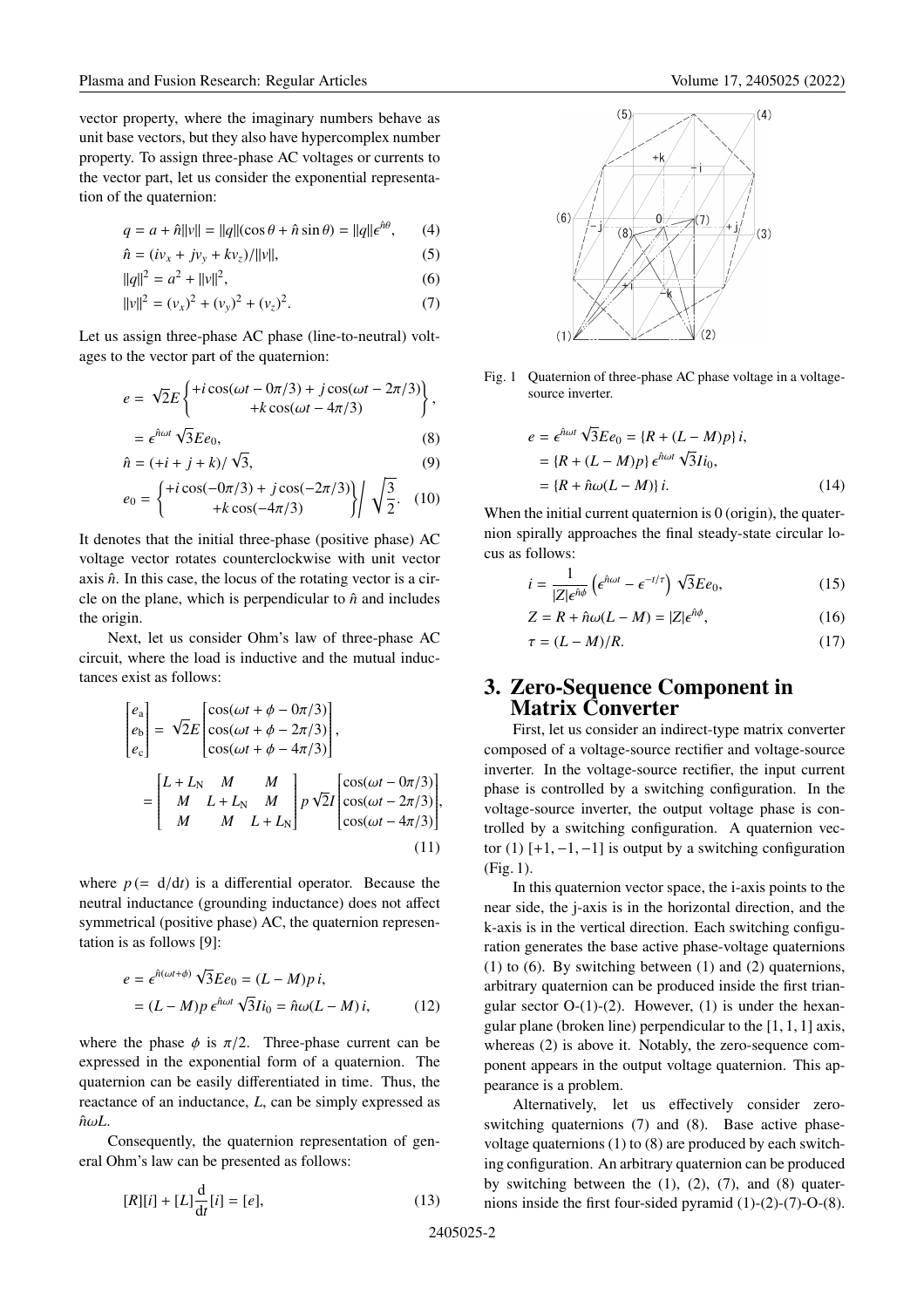

Fig. 2 Direct-type matrix converter. Switches  $S_{11}$ ,  $S_{22}$  and  $S_{32}$ are on. The on switches are connected by the red line, corresponding to the switching configuration  $(+1)$  or  $(1,$ 2, 2).

Therefore, the zero-sequence component disappears from the output phase voltage quaternion. However, the voltage the output phase voltage quaternion. However, the voltage conversion ratio decreases by  $\sqrt{3}/2$  times in exchange for eliminating the zero-sequence component.

Second, let us consider the direct matrix converter (Fig. 2). In a switching configuration (+1), switches  $S_{11}$ ,  $S_{22}$ , and  $S_{32}$  are on. In (-3),  $S_{11}$ ,  $S_{23}$ , and  $S_{33}$  are on. In (-7),  $S_{11}$ ,  $S_{21}$ , and  $S_{32}$  are on. In (+9),  $S_{11}$ ,  $S_{21}$ , and  $S_{33}$ are on. Switching configurations (+1) and (−3) constitute a quaternion on a plane containing  $[2, -1, -1]$  and  $[1, 1, 1]$ (Fig. 3). Further, switching configurations (−7) and (+9) constitute a quaternion on a plane containing  $[1, 1, -2]$  and [1, 1, 1]. The duty factor ratio between  $(+1)$  and  $(-3)$ , and that between  $(-7)$  and  $(+9)$  is determined to change the input current amplitude and phase. In addition, the duty factor ratio between  $(+1)$  and  $(-7)$ , and that between  $(-3)$  and (+9) is determined to change the output voltage amplitude and phase.

Although the output voltage quaternion is adjusted on the cylindrical surface containing the circle, it cannot be adjusted on the circle [10]. In a zero switching configuration  $(0_1)$ , switches  $S_{11}$ ,  $S_{21}$ , and  $S_{31}$  are on. In  $(0_2)$ ,  $S_{12}$ ,  $S_{22}$ , and  $S_{32}$  are on. In (0<sub>3</sub>),  $S_{13}$ ,  $S_{23}$ , and  $S_{33}$  are on. The duty factor ratio between these three zero configurations can be adjusted to annihilate the zero-sequence component. The switching configurations must be in the order  $(0_3)-(-3)-(+9)-(0_1)-(-7)-(+1)-(0_2)$  or the inverse, so that just one switch commutates between adjacent configurations once.

### **4. Transient Phenomena in Matrix Converter**

First, transient phenomena in the output current are governed by the differential Equation (13). At the beginning phase, the initial current quaternion is 0 (origin), and the quaternion spirally approaches the final steady-state circular locus as expressed by Equation (15). In the ending phase, the initial current quaternion is a steady-state, and the quaternion attenuates radially to the final current 0 (origin) (Fig. 4).

Second, let us consider a transition in the switching



Fig. 3 Output phase voltage quaternion in the direct matrix converter. The output line voltage quaternion (a circle) is also displayed.



Fig. 4 Time evolution of three-phase AC output phase current quaternion in matrix converter.

configuration  $(1, 2, 2)$ , where outputs A, B, and C are connected to inputs a, b, and b (Fig. 2). Particularly, the Band C-phase voltages are equal. In the transition phase, the final voltage quaternion includes negative- and zerosequence components.

$$
e = \sqrt{2}E\begin{cases} +i\cos(\omega t - 0\pi/3) \\ +j\cos(\omega t - 2\pi/3) \\ +k\cos(\omega t - 2\pi/3) \end{cases}
$$
  
=  $e_0 + e_1 + e_2$   
=  $\sqrt{2}E_0\hat{n} + \epsilon^{+\hat{n}\omega t} \sqrt{3}E_1e_0 + \epsilon^{-\hat{n}\omega t} \sqrt{3}E_2e_0$   
=  $\cos(\omega t - \pi/2) \sqrt{2}E\hat{n}$   
+  $(1/\sqrt{3})\epsilon^{+\hat{n}\omega t} \sqrt{3}E\epsilon^{+\hat{n}\pi/6}e_0$   
+  $(1/\sqrt{3})\epsilon^{-\hat{n}\omega t} \sqrt{3}E\epsilon^{-\hat{n}\pi/6}e_0$ . (18)

Zero-sequence current quaternion oscillates along the  $[1, 1, 1]$  axis. Positive-sequence quaternion rotates counter-clockwise starting from the initial point, and negative-sequence quaternion rotates clockwise starting from the origin (Fig. 5).

The sum of the positive-sequence and negativesequence quaternions oscillates almost linearly in the directions displayed by red lines. The sum of all quaternions rotates on the plane including the [1, 1, 1] axis (Fig. 6).